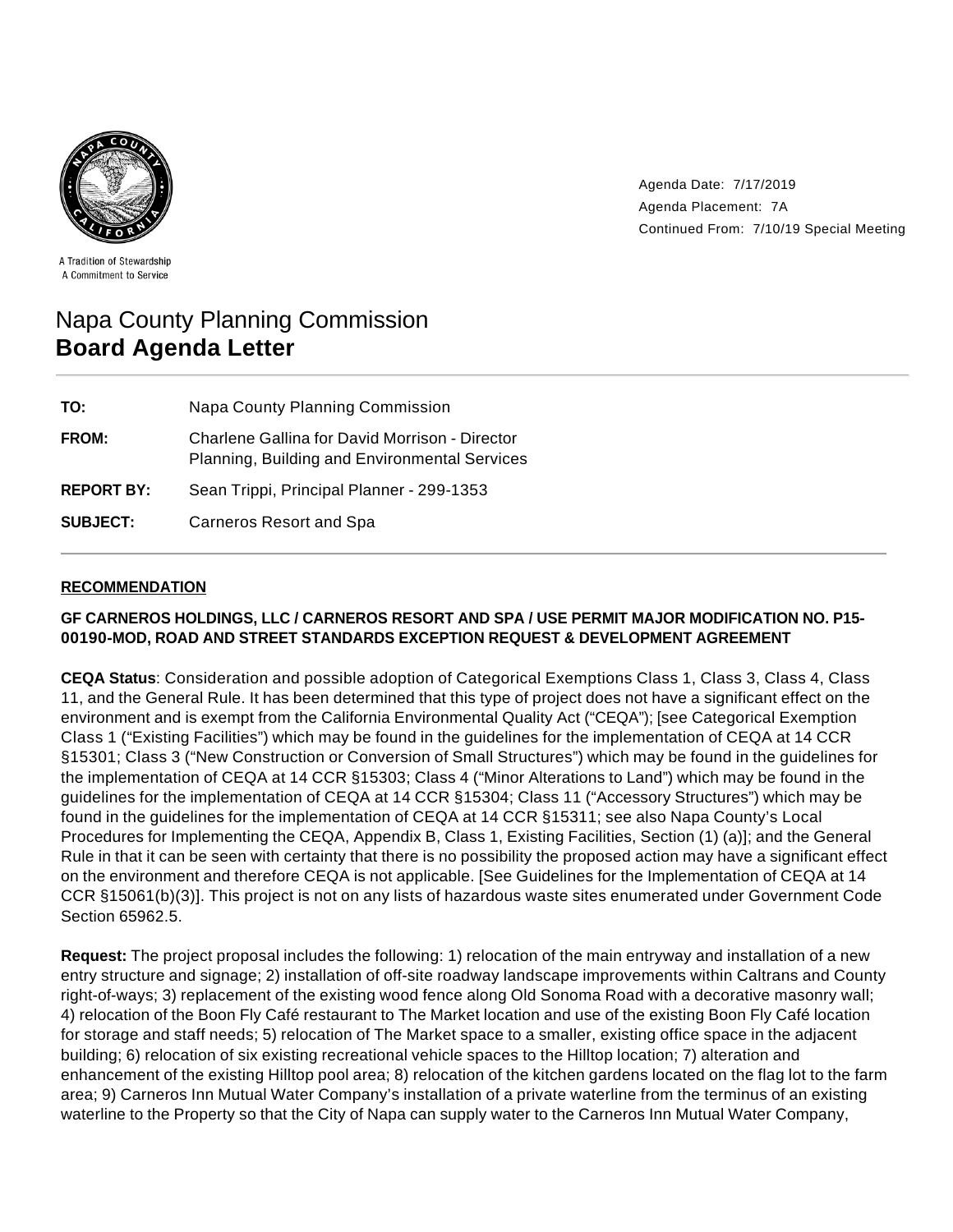thereby eliminating groundwater use at the site; 10) installation of two pickle ball courts; (11) use of the adjoining CL zoned parcel (APN 047-110-027) as overflow parking for the Carneros Resort; (12) abandonment of the southerly portion of the Old Sonoma Highway and re-use as kitchen gardens; (13) conveyance to the County of one-acre of Carneros Resort land on Old Sonoma Road for use as a future new fire facility; and, (14) relocation of the existing fire facility from the 0.2-acre parcel to the Old Sonoma Road location including the construction of a concrete pad and connection to the Carneros Inn Mutual Water Company waterline, or if the fire facility is not relocated payment of an in-lieu fee towards the construction of a new fire facility equivalent to the cost of constructing a pad and relocating the existing fire facility. An Exception to the County Road and Street Standards is requested to acknowledge widths of less than 22-feet of the existing private internal access drives.

The request also consists of a Development Agreement to provide the Applicant with a vested right to develop the project over a 10 year period from the date of adoption of the ordinance approving the Development Agreement in accordance with the applicable laws and entitlements in effect at the time of project approval. In exchange, the Applicant would agree to terms that would address impacts of the project which could not have been otherwise required under applicable law.

The project site is located at 4048 Sonoma Highway, Napa, California on approximately 27.7 acres on the north side of Sonoma Highway approximately opposite Los Carneros Avenue, within the Commercial Limited and Agricultural Watershed Zoning Districts (APN's: 047-110-003, 047-110-027, 047-110-028, 047-110-062, and 047- 400-(01-28 SFAP)(the Property).

**Staff Recommendation:** Recommend the Board of Supervisors find the project Categorically Exempt from CEQA, approve the Exception to the Road and Street Standards as conditioned, approve the Use Permit Major Modification as conditioned and adopt an Ordinance approving the Development Agreement as proposed.

**Staff Contact:** David Morrison (707) 253-4805 or david.morrison@countyofnapa.org or Sean Trippi (707) 299-1353 or sean.trippi@countyofnapa.org

**Applicant:** GF Carneros Holdings, LLC., Attn: Greg Flynn, (415) 835-0225

**Applicant Representative**: Kevin Block, Block & Block, LLP, (707) 251-9871

#### **CONTINUED FROM THE JULY 10, 2019 SPECIAL PLANNING COMMISSION MEETING.**

#### **EXECUTIVE SUMMARY**

#### **Proposed Actions:**

That the Planning Commission recommend that the Board of Supervisors:

1. Adopt the Categorical Exemptions based on Findings 1-3 of Attachment A;

2. Approve the Road and Street Standards Exception request based on Findings 4-6 of Attachment A and subject to the recommended conditions of approval (Attachment B);

3. Approve Use Permit Major Modification No. P15-00195 based on Findings 7-11 of Attachment A and subject to the recommended conditions of approval (Attachment B); and,

4. Adopt an Ordinance approving the Development Agreement (Attachment C).

#### **Discussion:**

The Applicant for the project and the Development Agreement consists of the four following entities: GF Holdings,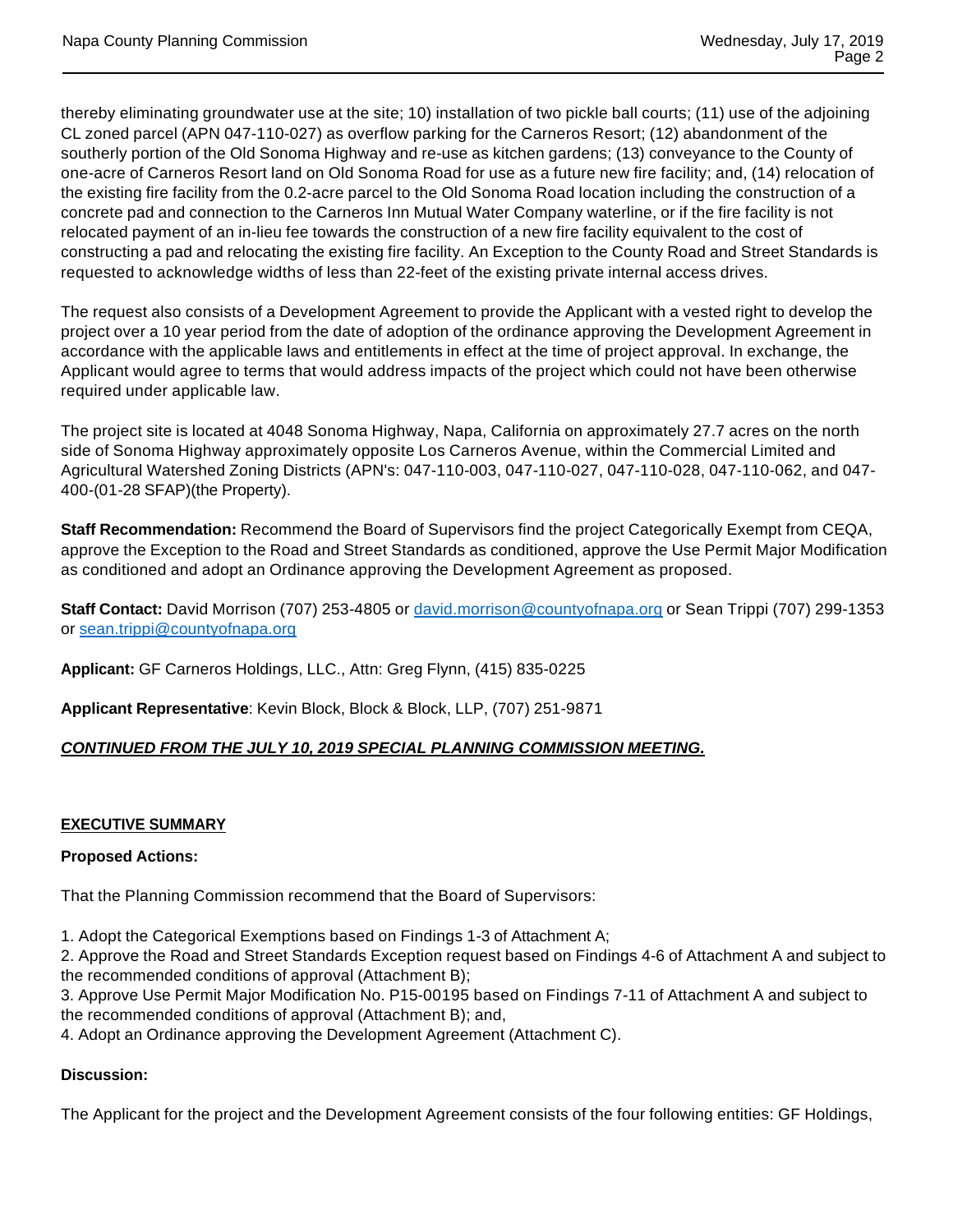LLC (the Carneros Resort Partners), GF Carneros Inn, LLC (the Landowner), GF Carneros Tenant, LLC (the Operator of the Carneros Resort) and the Carneros Inn Mutual Water Company (the nonprofit mutual water company that supplies water to 28-acre Carneros Resort community). All of these entities are Applicants.

The Applicant is proposing to relocate and enhance the main entrance, relocate the Boon Fly Café from its current location to an existing building near the improved main entrance, relocate six existing recreational vehicle spaces, alter and enhance the hilltop swimming pool, provide a one-acre site to the County for use by the Fire Department, and other associated improvements. The proposal also includes receiving water from the City of Napa via existing waterlines in the Congress Valley Water District and new waterlines installed by the Applicant, thereby eliminating reliance on groundwater.

The Applicant is also proposing to enter into a Development Agreement with the County. Development Agreements are authorized by state law (Govt. Code Section 65864 et seq.). The purpose of a Development Agreement in this case would be to provide the Applicant with a vested right to develop the project for a period of years in accordance with the applicable laws and entitlements in effect at the time of project approval. In exchange, the Applicant would agree to terms that would address the impacts of the project which could not have been otherwise required under applicable law. A summary of the material terms and conditions proposed by the Applicant are included in the Background Section, below.

On October 30, 2018, the Board of Supervisors held a public hearing regarding the proposed terms of a Development Agreement with the Applicant. The Board considered Staff, Applicant and public comments and thereafter directed Staff to negotiate with the Applicant and prepare a Development Agreement consistent with the terms and conditions described herein.

Where the Board of Supervisors is the decision maker on any companion action (i.e. a proposed Development Agreement), the Commission make a recommendation to the Board of Supervisors pursuant to County Code Section 18.124.010 to approve or disapprove the entire action. The Board thereafter makes the final decision on the entire action, including any determination to be made under the California Environmental Quality Act (CEQA). The Development Agreement is executed through the adoption of an ordinance by the Board of Supervisors. As prescribed by County Code and State law, before the Board of Supervisors can act on the request they must consider the recommendation of the Planning Commission. It is requested that the Commission conduct a public hearing and forward a recommendation for approval of the Use Permit Modification and Exception to the Road and Street Standards, and adoption of an ordinance approving the terms of the proposed Development Agreement.

#### **FISCAL IMPACT**

Is there a Fiscal Impact? No

#### **ENVIRONMENTAL IMPACT**

Consideration and possible adoption of Categorical Exemptions Class 1, 3, 4, 11, and the General Rule: It has been determined that this project will not have a significant effect on the environment and is exempt from the California Environmental Quality Act pursuant to Section 15301, Class 1, which provides an exemption for "Existing Facilities" including the repair, maintenance, and minor alteration of existing public or private facilities, involving negligible or no expansion of use; Section 15303, Class 3, which provides an exemption for "New Construction or Conversion of Small Structures" including conversion of offices and restaurants, extension of water mains, and the construction of fences and swimming pools; Section 15304, Class 4, which provides an exemption for "Minor Alterations to Land" including new gardening or landscaping; Section 15311, Class 11, which provides an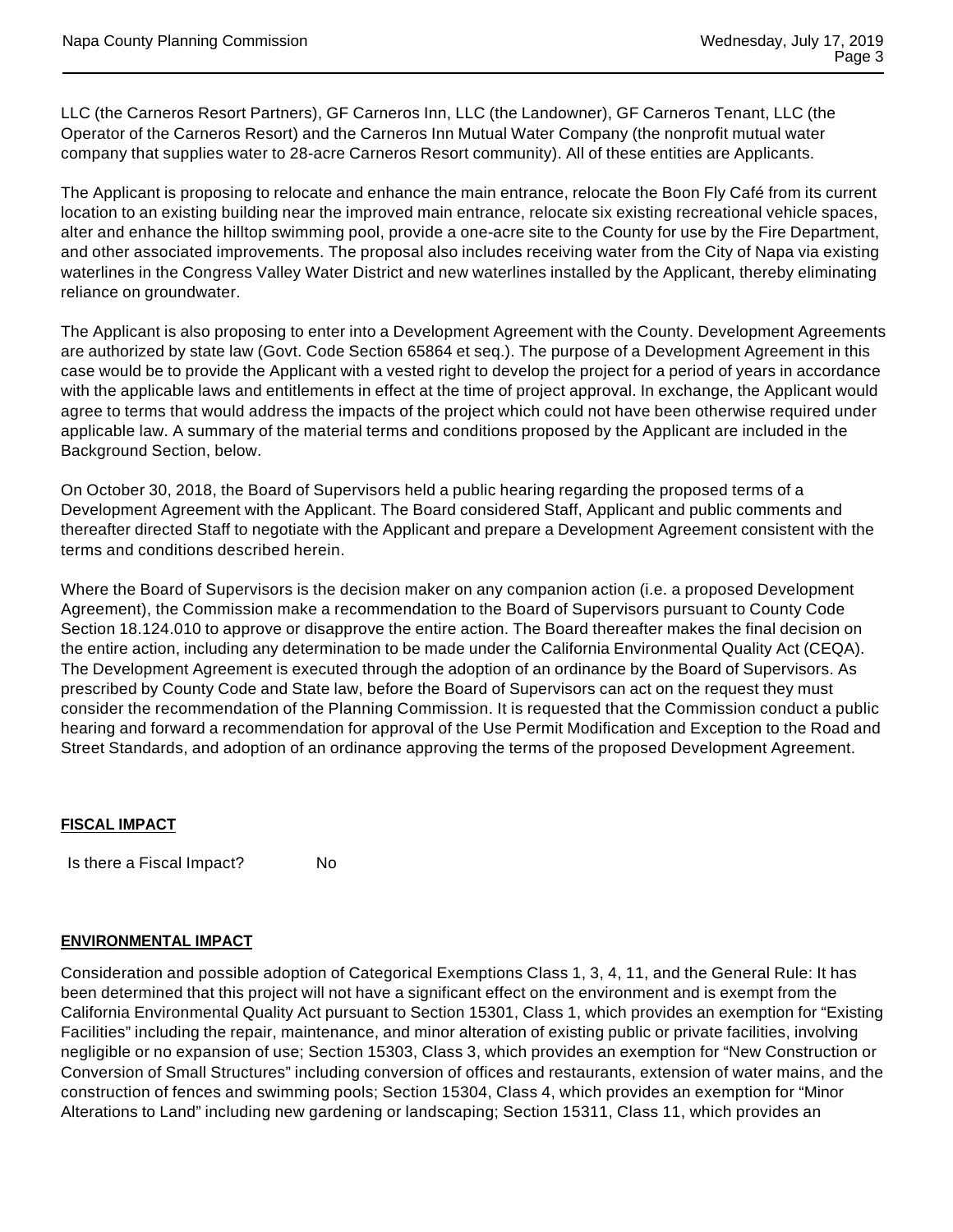exemption for "Accessory Structures" including on-premise signs and small parking lots; Napa County's Local Procedures for Implementing the CEQA, Appendix B, Class 1, Existing Facilities, Section (1) (a) which exempts reconstructing or resurfacing pavement; and the General Rule in that it can be seen with certainty that there is no possibility the proposed action may have a significant effect on the environment and therefore CEQA is not applicable. [See Guidelines for the Implementation of CEQA at 14 CCR §15061(b)(3)]. The site of this proposed project is not on any of the lists of hazardous waste sites enumerated under Government Code Section 65962.5 and is not within the boundaries of any airport land use plan.

## **BACKGROUND AND DISCUSSION**

**Owner:** GF Carneros Holdings, LLC., Attn: Greg Flynn, 2250 Bush Street, #1470, San Francisco, CA 94104

**Applicant:** GF Carneros Holdings, LLC, GF Carneros, Inn LLC, GF Carneros Tenant, LLC, and Carneros Inn Mutual Water Company

**Applicant/Representative**: Kevin Block, Block & Block, LLP, 1109 Jefferson Street, Napa CA, 94559

**Zoning:** CL - Commercial Limited (APN's 047-110-003, 027, & 028), AW - Agricultural Watershed (APN 047-100- 062) and PD - Planned Development (APN's 047-400-001 through 028, 24 home sites and common areas)

#### **General Plan Designation:** Agricultural Resource

**Parcel size:** 27.7 acres (including the 24 home sites/mobilehomes)

#### **Adjacent Zoning / Land Use:**

There are existing rural residences, vineyards, wineries and other non-residential uses in the vicinity of the project site. All surrounding land is zoned AW - Agricultural Watershed.

North: AW - There are three properties adjoining the north side of the project site totaling 17.96 aces. Two properties include single-family homes, one with vineyards, the third property is undeveloped.

South: AW - Across State Highway 12 to the east are two properties totaling 18.85 acres, under the same ownership, with a home and vineyards; a 1.96 acre property developed with a kennel; The Hyde winery on a 12.27 acre property; and, a12.23 acre property planted in vines.

East: IP:AC - Adjoining the project site to the east is a 24 acre site planted in vines and a 25.1 acre undeveloped property to the northeast.

West: IP:AC - To the west is the former Carneros Grange Hall on a 0.31 acre property and across Old Sonoma Highway is 9.1 acre site with a farm management business and the existing fire department facility that will be relocated to Old Sonoma Road.

#### **Property History:**

The Property known today as the Carneros Resort totals 28-acres and includes 24 single-family homes, 17 fractional residences (The Orchard), and a 96-unit recreational vehicle park/resort hotel (The Cottages) with amenities and supporting infrastructure. The three principal parcels are commonly referred to as the Carneros Inn Parcel (APN 047-100-062) and the Carneros Lodge Parcel (APN's 047-110-027/028). A summary of the permit history for the Carneros Inn and Lodge Parcels is attached as Attachment E.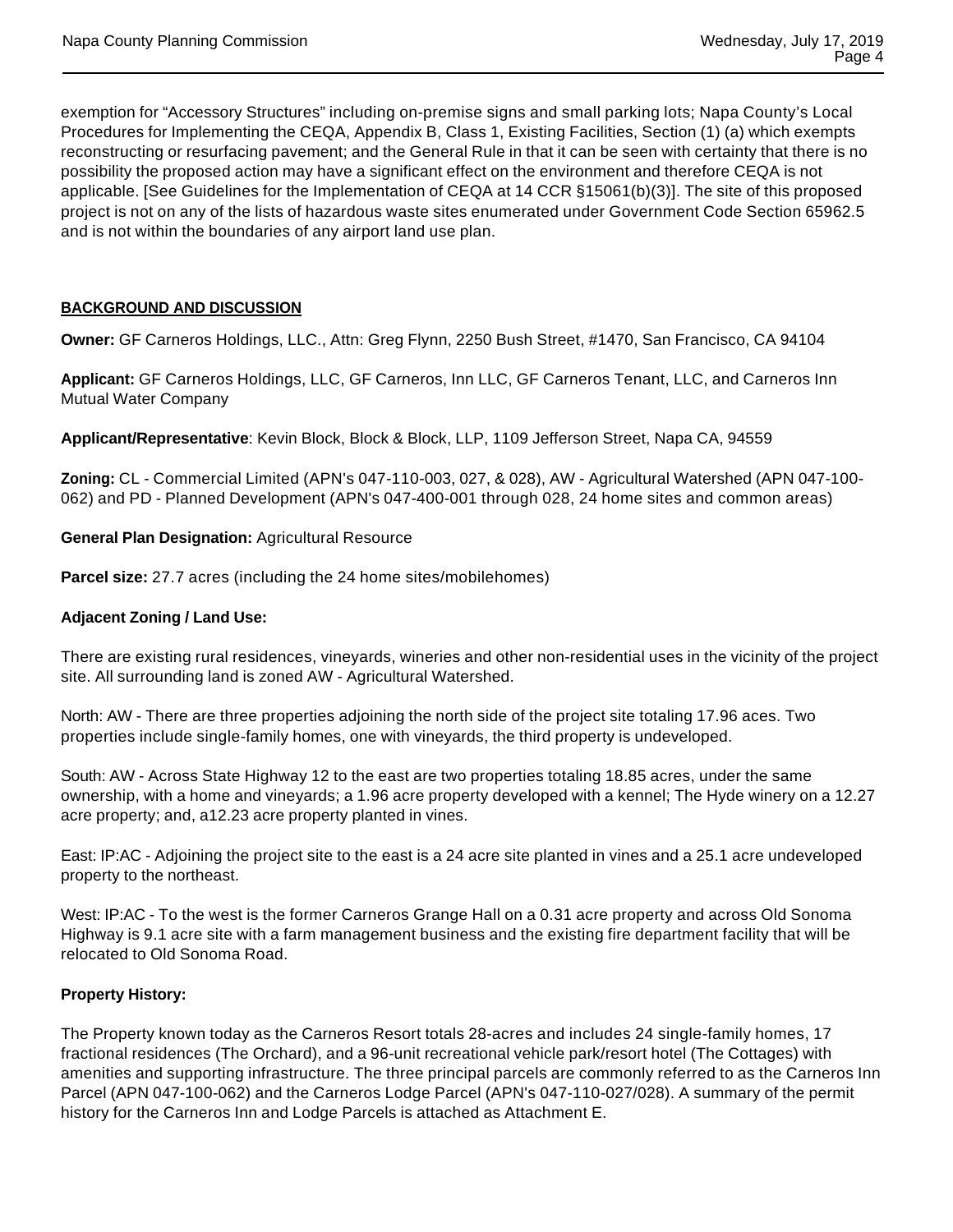The first use permit associated with the Carneros Inn Parcel was issued in 1961, which authorized the establishment of a mobile home park on a 14-acre parcel zoned Commercial Limited (CL). In 1965, the owner at that time received approval to expand the mobile home park, which also included a small bar and restaurant (now the Boon Fly Café). In 1972, both the Carneros Inn Parcel and Carneros Lodge Parcel were rezoned in two separate actions to Planned Development (PD).

In 1990, the County approved Use Permit No. U-89-20 for the construction and operation of 96-unit recreational vehicle park on the Carneros Inn Parcel, including a 12,000 square foot recreational building, a storage reservoir and a sewage pond. By then, the parcel had expanded to 18-acres and included a bar and restaurant and 22 space mobile home park. Later that year, the northern portion of the parcel on which the recreational vehicle park was situated was rezoned Agricultural Watershed: Recreational Vehicle Park Combining District (AW: RVP), while the southern portion, encompassing the restaurant and mobile home park, retained its PD zoning.

In 1999, use permit (U-89-20) was modified to redesign the layout of the mobile home and recreational vehicle parks; reconstruct and relocate the restaurant; and construct a new package wastewater treatment plant. The permit was modified again the following year to change the layout of internal roads; to relocate certain recreational vehicle sites, the restaurant and wastewater treatment plant; and to change certain building uses, elevations and floorplans.

A predecessor of the Carneros Lodge Parcel was permitted in 1972 as a storage yard for trailers, mobile homes, recreational vehicles and campers. A portion of the property was rezoned PD; the rest retained its CL zoning. Various parties expressed interest in developing the property over the years, but development activity did not begin until the Carneros Lodge Parcel and the Carneros Inn Parcel came under common ownership in the 1990s.

In 1999, a predecessor of the current Applicant applied for a use permit to establish a new resort hotel facility on the Property and in 2002, the County approved a proposal to build a lodge consisting of 25 cottage-style units; retail, meeting and banquet space; a 100-seat restaurant; and a 10,000 square foot public square. Use Permit No. 98511-UP recognized that the Carneros Lodge Parcel and Carneros Inn Parcel were under common ownership; would share amenities and infrastructure, such as roads, sewage treatment, water supply and recreational facilities; and would effectively operate as a single integrated resort complex. Modifications to the use permit in 2005 and 2006 reduced the total number of cottage units from 25 to 17.

#### **Code Compliance History:**

See discussion below regarding water use and supply.

# **Discussion Points:**

Site Plans/Graphics - The attached graphics (Attachment I) includes an Illustrative Master Plan, dated June 21, 2019, enlargements of the main entrance area and pickle ball court area, and drawings prepared by the Civil Engineer. The Illustrative Master Plan depicts the proposed modifications to the project site. However, the area identified as #27 in the legend where the fire department building is located will likely not be improved as shown as the land reverts back to the adjoining property owner upon removal of the building. The other drawings do show additional details of the modified area such as drive aisle widths, parking stall dimensions and landscape enhancements.

Access/Circulation/Parking - Access to the Resort is provided from a driveway on State Route (SR) 12/121, opposite Los Carneros Avenue, and Old Sonoma Highway, which is the main entrance to the site. The driveway on Old Sonoma Highway is accessed from SR 12/121 via a short right turn only turnoff which then wraps around to the right providing access to the site near the current market/proposed Boon Fly Café location. The proposal includes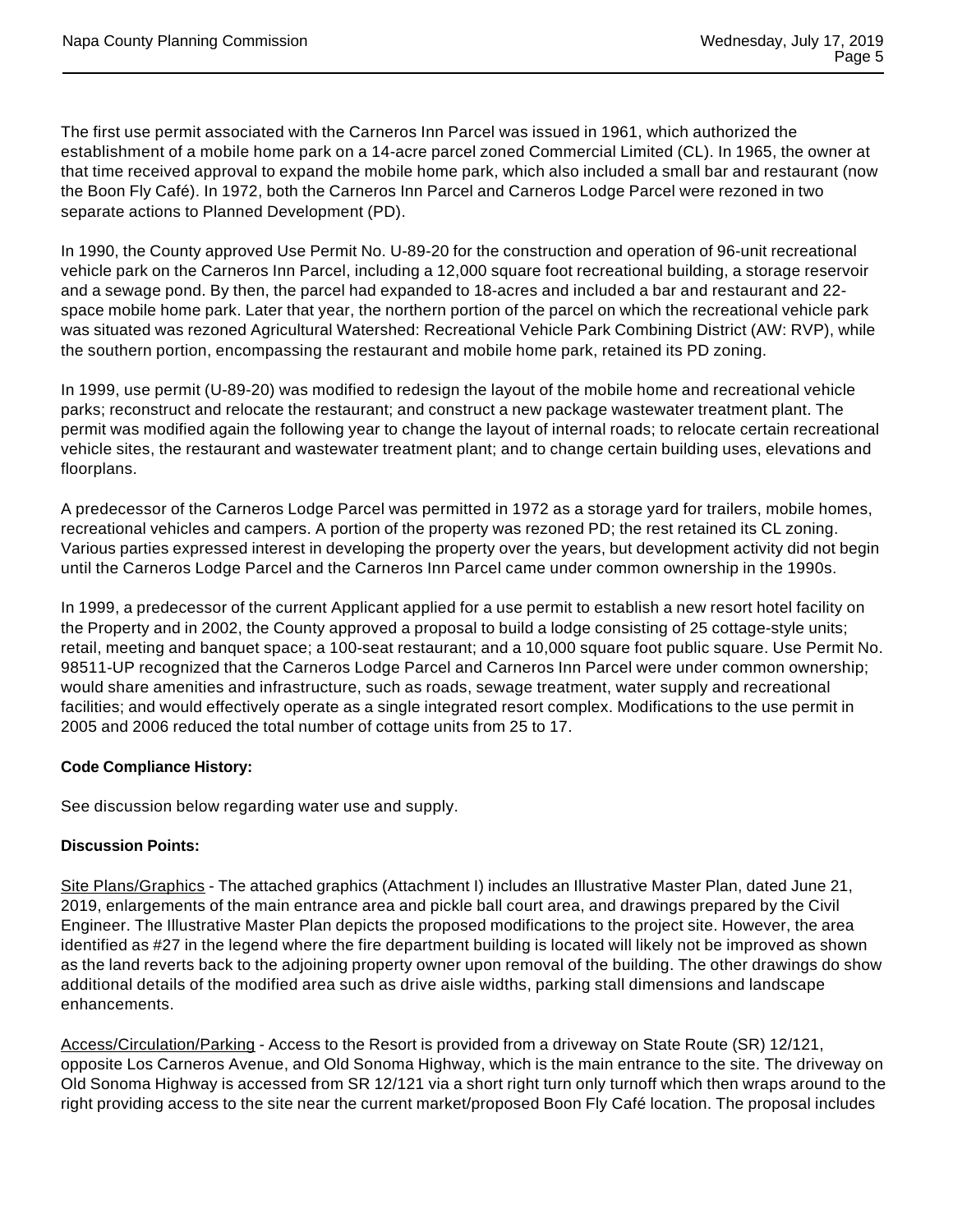realigning the main entry drive to a location opposite the short turn off from SR 12/121. The proposal also includes relocating the Boon Fly Café to the current Market location (near the proposed new main entrance). Relocation of the Boon Fly Café restaurant to The Market location would reduce use of the entrance near the current location of the Boon Fly Café. The Market would be relocated to a smaller, existing office space in an adjacent building. The existing Boon Fly Café location would be used for storage and staff needs.

As part of the revised main entrance to the Resort, approximately 27 parking spaces will be eliminated and approximately 18 spaces would be added to the main parking area. The expanded existing parking lot is identified as area #9 on the Illustrative Master Plan in the project's graphics (Attachment I - Graphics). Approximately 47 parking spaces would be provided on the undeveloped CL zoned parcel (APN 047-110-027) to the west of the main parking area identified as area #9A on the Illustrative Master Plan. There would be a net increase of approximately 38 parking spaces as a result of this proposal. The spaces that straddle areas 9 and 9A have been included in 9A for this calculation, and half-spaces in area 9 have been combined into whole units. New landscaping, entry signage and gardens for the restaurants on the site would be added to the area around the new main entrance.

Road and Street Standards Exception - The request also includes an exception to the County's Road and Street Standards (RSS) to allow commercial driveway widths of less than 22-feet (20-foot wide road with 22-feet of unobstructed horizontal clearance). The existing internal roadway widths generally vary in width from 17 to 19 feet. The RSS were amended in 2017 requiring, among other things, commercial driveway widths of 22-feet. The existing internal roadways are bounded by numerous lodging units, residences and other structures that make up the Resort. The roadways cannot be widened without demolition of numerous existing structures. The realigned main entrance and additional parking spaces have been designed in compliance with the current RSS. The requested exception has been reviewed by the Fire Department and the Engineering Services Division; both have concluded that it meets the required findings.

Hilltop Area - The request proposes relocating six of the recreational vehicle (RV) spaces or "Cottages" to the Hilltop area, east of the member's club building. The RV spaces will be required to comply with the provisions of Title 25 of the California Code of Regulations including setbacks from property lines, spacing between the units, and anchoring methods. Parking will be provided for the units. Two pickle ball courts will be installed in the previous location of the RV spaces near the driveway off SR 12/121. Alteration of the existing Hilltop pool area is also included in the request.

Fire Department Facility - As provided in the Development Agreement, the Applicant will convey to the County oneacre of land located along Old Sonoma Road for the relocation of the Fire Department facility currently located on approximately 0.2 acres of land on SR 12/121, near the main entrance to the Resort. The Applicant proposes to relocate the existing fire facility from the 0.2-acre parcel to the Old Sonoma Road location and to install a concrete pad and provide a water connection, or if the fire facility is not relocated to pay an in-lieu fee of \$20,000 towards the construction of a new fire station equivalent to the cost of constructing a pad and relocating the existing fire facility.

Water Supply/Use - Use Permit No. 98511-UP for the development of the Carneros property stated that the project had a groundwater extraction threshold of 26.96 acre-feet per year. Subsequently, the County issued a Domestic Water Supply Permit (# 249815) to the Carneros Resort which authorized use of an on-site well as the approved water supply source and the use of trucked water by haulers to serve the water system only during emergency water shortfalls. Approximately four years ago, the Environmental Health Division confirmed that the Carneros Resort was importing trucked water from the City of Napa fire hydrants to supply potable water to the Property on an ongoing basis, to supplement groundwater extraction. In 2015, over 8 acre-feet use at the Resort was reported to come from trucked water.

To address on-going water supply issues, in early 2018 the City of Napa conceptually approved the terms of a Wholesale Water Agreement whereby the City would supply an uninterruptible water supply consistent with the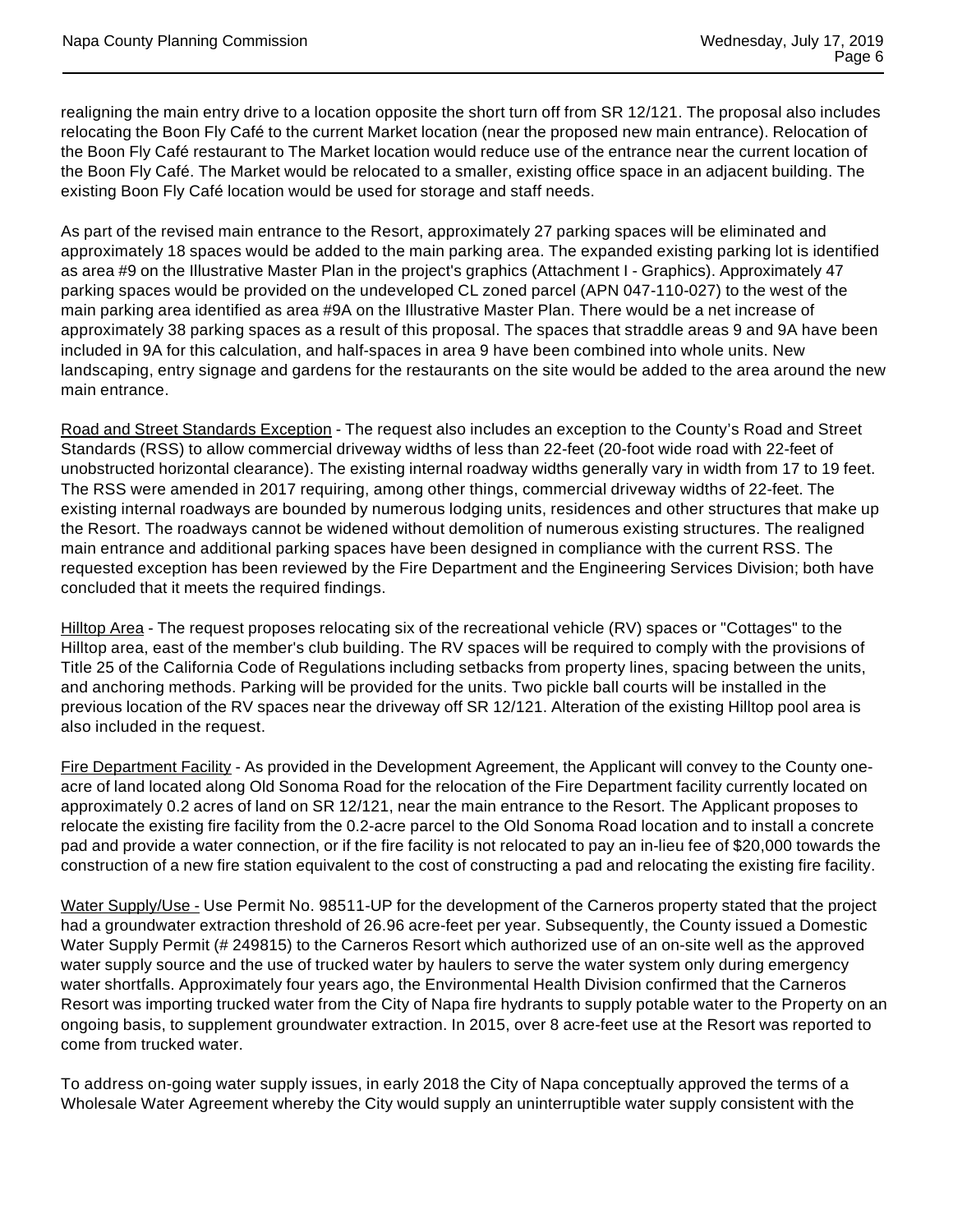terms of the Wholesale Water Agreement to the Carneros Inn Mutual Water Company (Mutual Water Company.) The final Wholesale Water Agreement may be approved by City staff and does not require further action by the City Council. The water would be wheeled through an existing Congress Valley Water District waterline to a privately owned waterline that would be constructed and maintained by the Mutual Water Company. The water supplied to the Mutual Water Company would be solely for the Mutual Water Company's shareholders for their own use within the Mutual Water Company's existing Service Area, as provided by law and the Mutual Water Company's articles of incorporation. Under the terms of the Wholesale Water Agreement, the Mutual Water Company would build, install and maintain approximately 0.5 miles of a permanent private water line from the Congress Valley Water District to the Mutual Water Company within the County right-of-way along Old Sonoma Road. Once the water line is operational, 26.96 acre-feet per year of current groundwater pumping at the Resort would cease and all trucked water to the Resort would also cease, except in the case of emergency and with immediate notification to the County. The Wholesale Water Agreement prohibits the Mutual Water Company and its customers from providing water to third parties or transferring water outside of the Resort's Service Area in effect on March 1, 2018. The conceptual term sheet of the Wholesale Water Agreement is attached to the Development Agreement as Exhibit D of Attachment C and is expected to be approved in substantially the same form by City Staff in 2019.

Development Agreement - The County has determined a development agreement is appropriate for this project and is being processed concurrently with the use permit major modification. A development agreement will eliminate uncertainty in the County's land use planning process and secure orderly development of the project consistent with the approval of the project by the County, assure progressive and timely installation of necessary improvements, and otherwise achieve the goals and purposes for which the Development Agreement Statute was enacted. The County desires to provide certainty through the Development Agreement with respect to specific development criteria that will be applicable to the Property in accordance with sound planning principles. The Development Agreement defines the rights and obligations of all parties.

The purpose of a Development Agreement in this case would be to provide the Applicant with a vested right to develop the project for a period of 10 years in accordance with the applicable laws and entitlements in effect at the time of project approval. In exchange, the project would include both public benefits provided by the project in accordance with the project approvals and public benefits in excess of those which could be expected from the project in absence of this Agreement. Following is a brief summary of public benefits (see Section 12 of the Development Agreement for additional details):

- Payment to the County of \$100,000 over a five year period for affordable housing.

- Conveyance in fee title to the County of one-acre of Resort land for a future new fire station located off Old Sonoma Road and a connection to the Resort's private waterline once it is complete and operational.

- Relocation of the existing Fire Department Building to the Old Sonoma Road site or payment of a \$20,000 in-lieu fee towards construction of a new fire station, at the County's choice.

- Construction and maintenance of a private waterline sized to only serve the Resort. Upon completion of the waterline the Resort shall refrain from trucking water to the Property except in an emergency and groundwater will not be used by the Resort, eliminating the pumping of 26.96 acre-feet per year of groundwater.

- Wavier of rights to construct any new residential units that were previously permitted on the property but not yet constructed.

Conditions of Approval - The recommended conditions of approval (Attachment B) include conditions of approval from previous entitlements on the properties comprising the project site spanning back to the early 1960's. A number of the early entitlements have been superseded or in some cases replaced by subsequent approvals. The previous entitlements and conditions that have been superseded or replaced have been struck through.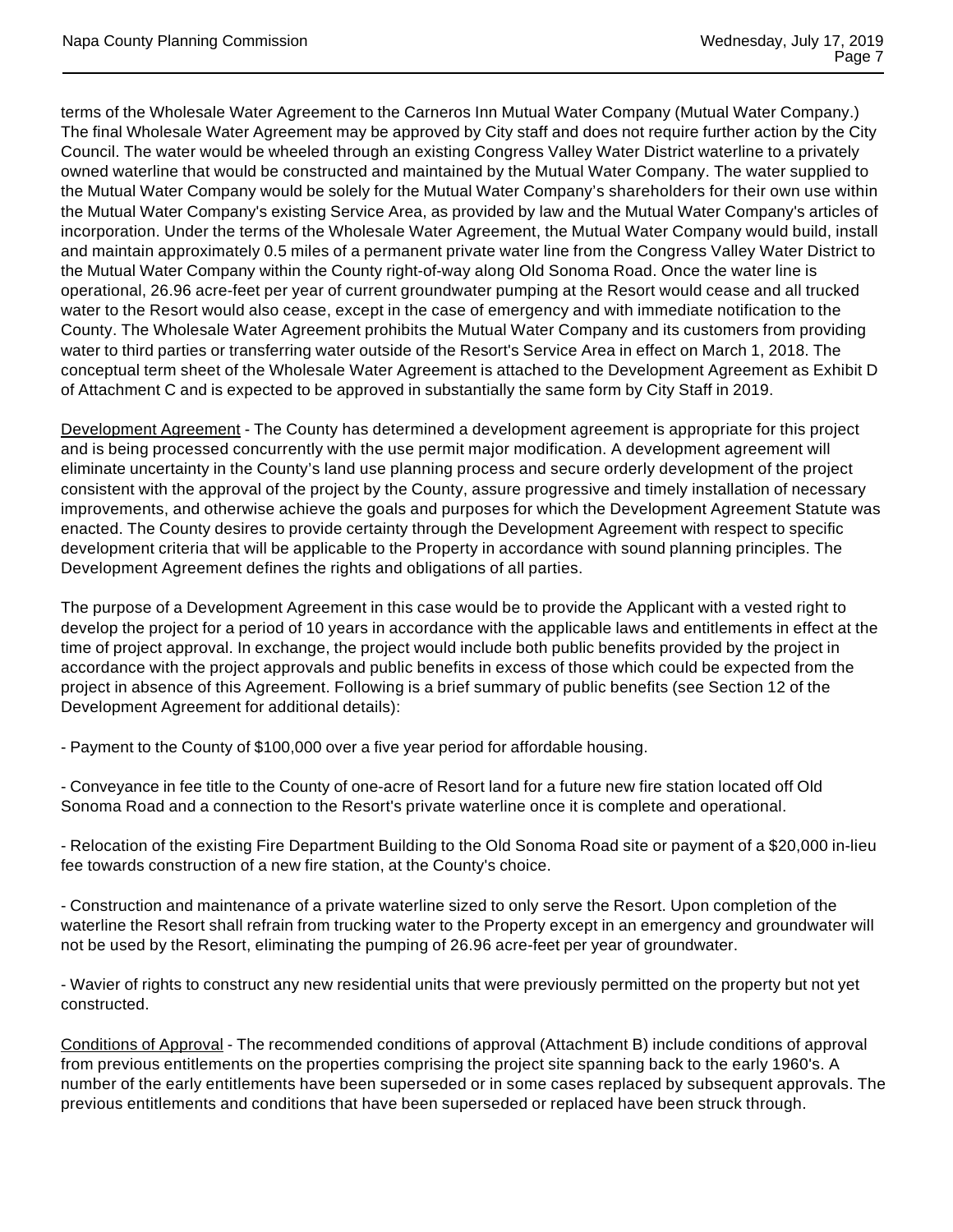Annotations indicate where older permits or conditions have been replaced or superseded by more recent permits or if the improvements have been completed. Those previous conditions that have been struck through but have not been annotated were generally satisfied or required to be complete prior to issuance of final occupancy or finaling a building permit.

## **Decision-Making Options:**

As noted in the Executive Summary Section above, staff is recommending approval of the Use Permit Major Modification subject to the terms of the Development Agreement (DA) as described in Option 1 below.

#### Option 1: Recommend Project Approval to Board of Supervisors (Staff Recommendation)

Discussion - The recommended project consists of approving the RSS Exception, the use permit modification and adopting an ordinance approving the DA. The term of the agreement is 10 years.

Action Required - Commission motion, second and vote recommending Board of Supervisors adopt the categorical exemptions, approve the RSS exception, and use permit modification and adopt an ordinance approving the DA.

#### Option 2: Revised Project Alternative

Discussion - In the event the Commission wish to revise the terms of the DA, either to reduce or augment them, then the item should be remanded back to staff with direction to work with the Applicant on revising the DA. The DA is a binding contract between the County and Applicant requiring consent on the terms of the contract between the parties. Unlike a use permit, the Commission cannot apply terms to the DA without the consent of the Applicant.

Action Required – Commission motion, second and vote to continue the item to either a date certain or uncertain, with direction to staff to work with the applicant on revised DA terms to be added, eliminated or/and amended.

#### Option 3: Project Denial

Discussion - In the event the Commission does not support the project and DA as proposed, the Commission would vote to recommend denial of the project which would be forwarded to the Board of Supervisors.

Action Required – Commission motion, second and vote to recommend denial of the proposed project.

#### Option 4: Continuance Option

The Commission may continue an item to a future hearing date, at its discretion.

#### **SUPPORTING DOCUMENTS**

- A . Recommended Findings
- B . Recommended Conditions of Approval & Agency Memos
- C . Ordinance and Development Agreement
- D . CEQA Memo
- E . Project History
- F . Previous Approvals